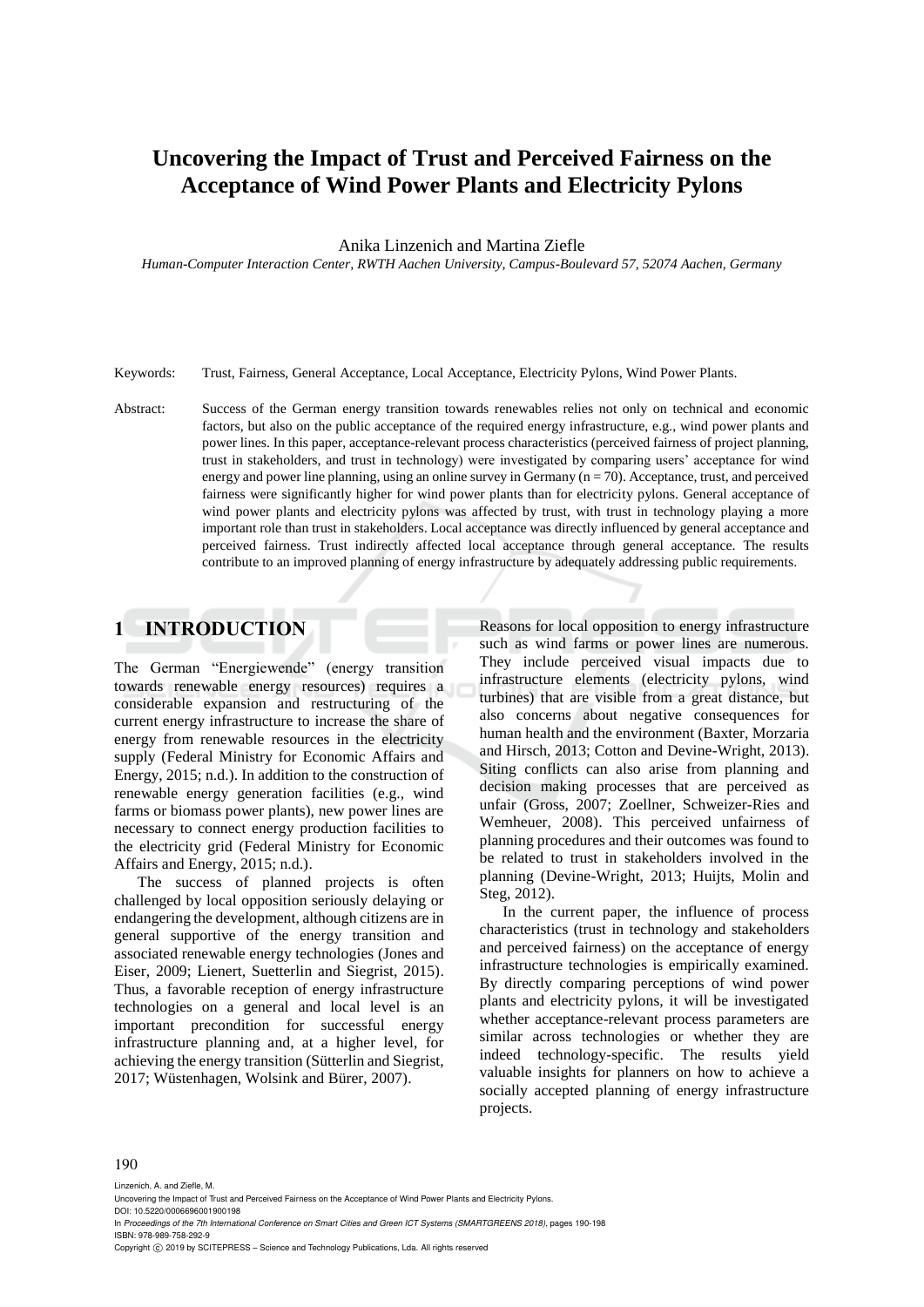## **2 SOCIAL ACCEPTANCE OF ENERGY TECHNOLOGIES**

The discrepancy between the often high general support for an energy technology and a lower local acceptance of specific implementations is known as the "social gap" in energy infrastructure planning (Bell, Gray and Haggett, 2005). Findings from past research on wind power projects show that local acceptance of a specific project is considerably affected by general support for the technology (Jones and Eiser, 2009; Walter, 2014). Among others, the following factors have been identified as vital for the acceptance of energy technologies: perceived benefits, barriers, and risks associated with the technology, trust in stakeholders responsible for the planning and implementation of projects, and perceived process fairness (Devine-Wright, 2013; Huijts et al., 2012; Visschers and Siegrist, 2014).

In previous studies, two dimensions of process fairness have been distinguished: procedural fairness of planning decisions and distributional fairness relating to how benefits, costs, and risks are shared among the population (e.g., Gross, 2007; Huijts et al., 2012). Planning procedures perceived as fair enable citizens to participate in the planning process and they take the interests of all citizens into account (Gross, 2007; Keir, Watts and Inwood, 2014). As found, opposition to energy infrastructure projects was not solely directed against the technology per se but also against planning processes and the distribution of benefits and costs that were perceived as unfair (Gross, 2007; Keir et al., 2014; Walker and Baxter, 2017). Distributional fairness refers not only to a fair distribution of benefits and risks or costs in the population in general but was also considered on a local level for residents living near proposed installation sites of energy infrastructure (Gross, 2007; Walker and Baxter, 2017). Perceived fairness, especially procedural fairness, was found to be related to trust in stakeholders (e.g., Devine-Wright, 2013).

When investigating the influence of trust on energy technology acceptance, recent studies mainly considered trust in stakeholders responsible for the technology such as energy companies and political actors (Bronfman, Jiménez, Arévalo and Cifuentes, 2012; Huijts et al., 2012; Visschers and Siegrist, 2014). In other technology contexts (e.g., AAL/medical technologies, e-commerce), also trust in technology was identified as acceptance-relevant parameter (Grabner-Kräuter and Kaluscha, 2003; Montague, Kleiner and Winchester, 2009).

So far, studies investigating the relationship between trust in technology and acceptance of large-scale energy technologies are scarce (e.g., Achterberg, Houtman, van Bohemen and Manevska, 2010). As trust in stakeholders and trust in technology might not be the same, the influence of both trust types on acceptance should be investigated.

Studies examining the impact of process characteristics (trust and fairness) on energy technology acceptance have most often been limited to a single technology or compared technologies referring to the same part of the energy supply such as different energy sources (e.g., Bronfman et al., 2012; Visschers and Siegrist, 2014; Zoellner et al., 2008). But so far, it is still not understood if acceptance-relevant process parameters are similar across *different elements* of the energy supply system (e.g., electricity generation and transmission).

Taking wind power plants and electricity pylons as example for different elements in the energy supply chain, the research aims of the present study were: 1) A direct comparison of acceptance, trust in technology and stakeholders, and perceived fairness of project planning for wind power plants and electricity pylons. 2) An investigation of acceptancerelevant process characteristics for wind energy and power line planning.

# **3 METHOD AND MATERIAL**

In the following, an overview of the online survey and the survey sample is given.

#### **3.1 Questionnaire Design**

The questionnaire items were chosen based on a literature analysis of previous acceptance studies in the energy infrastructure context. First, respondents were surveyed for demographic data and attitudinal variables: age, gender, technical self-efficacy (evaluated using four items from Beier, 1999), individual risk orientation, i.e., a person's general attitude towards risk and safety (assessed by four items from Rohrmann, 2005), and self-assessed knowledge about the wind energy and power line technology (item "I feel well informed about the wind turbine [electricity pylon] technology").

In the second part, participants were asked to rate electricity pylons and wind power plants in terms of general and local acceptance, trust in the underlying technology and involved stakeholders, and perceived fairness. To enable a direct comparison of both technologies, the same items were used to assess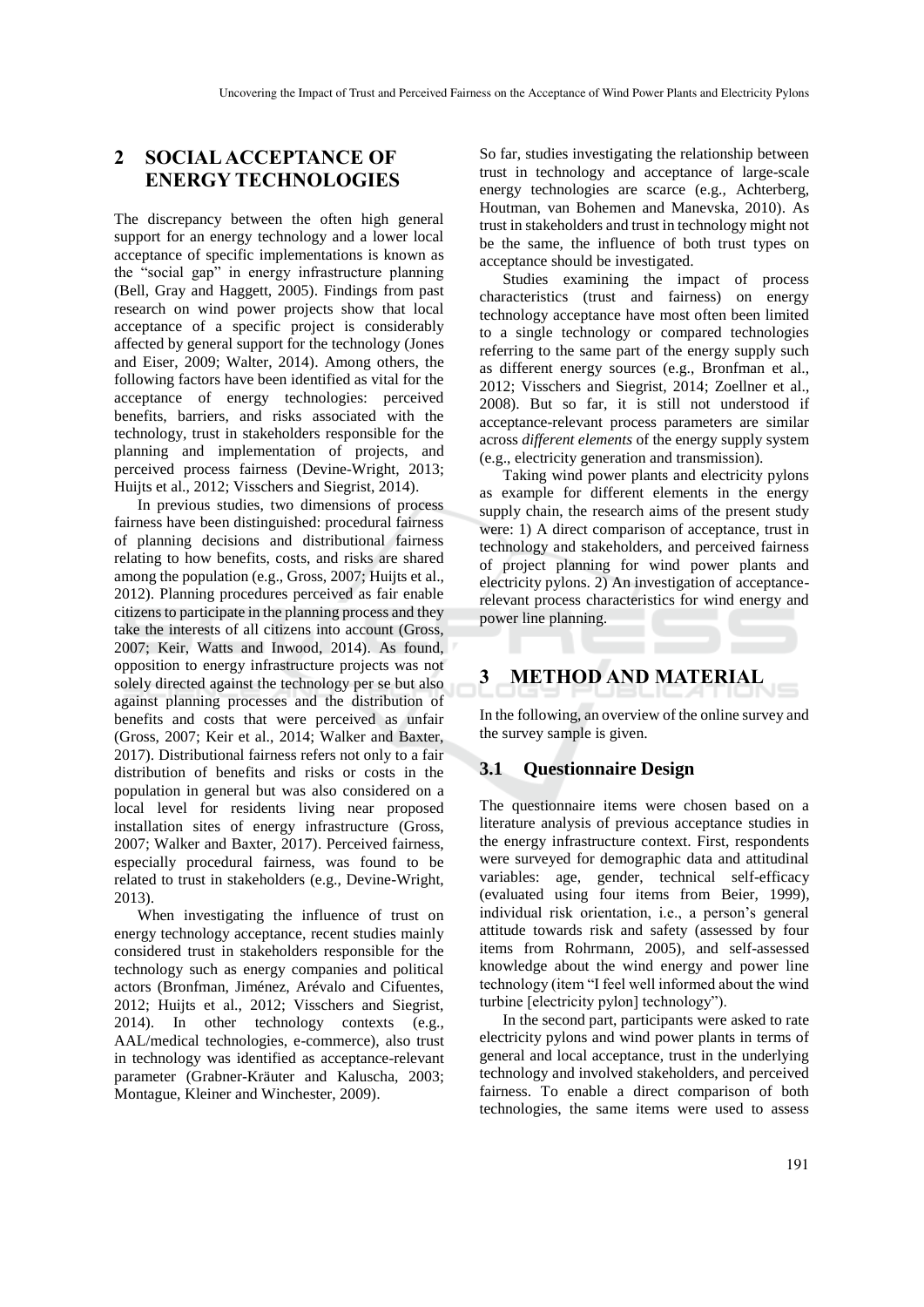evaluations of wind power plants and electricity pylons.

*General acceptance* was measured using two items from Lienert et al. (2015) and Zoellner et al. (2008). *Local acceptance* was assessed by asking respondents to evaluate their reactions (supportive, happy, concerned) to the construction of a (hypothetical) wind power plant / electricity pylon in their neighborhood using three items from Lienert et al. (2015), O'Garra, Mourato and Pearson (2008), and Soland, Steimer and Walter (2013). To assess *trust* in wind energy and power line projects, participants had to indicate their trust in the underlying technology as well as trust in wind farm / grid operators and politics. The two items on *trust in actors* (one for companies, one for politics as a whole) were based on Bronfman et al. (2012) and Huijts, Midden and Meijnders (2007). *Perceived fairness* in wind energy and power line planning was assessed in terms of procedural and distributional issues. Covered *procedural fairness* aspects were perceived fairness and publicness of the siting process (two items based on Baxter et al., 2013, and results from Gross, 2007), the consideration of interests of all citizens, and opportunities for public participation during the planning process (two items based on Zoellner et al., 2008, and Soland et al., 2013). *Distributional fairness* was assessed by two items on the fair distribution of benefits and risks in the population, especially considering the benefit/risk-ratio for residents living near proposed installation sites (based on MacGregor, Slovic and Morgan, 1994, Wolsink, 2000, and results from Gross, 2007).

Like measures for individual characteristics, all items on wind power plant and electricity pylon perceptions were assessed on six-point Likert scales  $(1 = "do not agree at all", 6 = "fully agree"). Thus,$ values  $> 3.5$  signify approval to and values  $< 3.5$ indicate rejection of a statement. Results of reliability testing are depicted in Table 1.

| Construct  | Technology        | Number<br>of items            | $\alpha$ |
|------------|-------------------|-------------------------------|----------|
| General    | Wind power plant  | $\mathfrak{D}_{\mathfrak{p}}$ | .82      |
| acceptance | Electricity pylon | 2                             | .81      |
| Local      | Wind power plant  | 3                             | .86      |
| acceptance | Electricity pylon | 3                             | .84      |
| Trust in   | Wind power plant  | 3                             | .81      |
| projects   | Electricity pylon | 3                             | .68      |
| Perceived  | Wind power plant  |                               | .82      |
| fairness   | Electricity pylon |                               | .82      |

Table 1: Results of reliability testing.

#### **3.2 Sample**

The online survey was conducted in November 2016 in Germany. Respondents were invited to participate personally, via e-mail, discussion forums, and social media. 114 people took part in the study. The participants were volunteers who were not rewarded for their participation. After excluding incomplete data sets and internally inconsistent answering patterns, 70 data sets were used for further analysis, which corresponds to a response rate of 61%.

The mean age of the sample was 30.4 years  $(SD = 12.3, \text{ range: } 15{\text -}62 \text{ years})$  with 52.9% females and 47.1% males. 21.4% of the participants reported to hold a university degree and an equal share of respondents had completed vocational training. Another 44.3% of participants had obtained a certificate for university entrance as highest educational achievement, while 8.5% reported to have a general certificate of secondary education or a lower secondary school qualification. 4.3% stated to have no educational attainment (yet).

The majority of respondents stated to live in the city center (58.6%), whereas 30.0% indicated to reside in the outskirts of a city or a suburb. 11.4% of the sample lived in a rural area. The sample reported to have a positive technical self-efficacy  $(M = 4.19)$ ,  $SD = 1.33$ ) but self-assessed specific knowledge about the power line technology was rather low on average  $(M = 2.64, SD = 1.39)$ . Participants felt significantly better but still not well informed about the wind turbine technology ( $M = 3.06$ ,  $SD = 1.51$ ;  $F(1,69) = 15.65$ ,  $p < 0.001$ ,  $\eta^2 = .19$ ). The risk orientation (general willingness to take risks) was medium ( $M = 3.33$ ,  $SD = 1.01$ ).

### **4 RESULTS**

First, perceptions of wind power plants, electricity pylons, and process characteristics of wind farm and power line projects are reported. In a second step, the influence of trust and perceived fairness on the acceptance of wind power plants and electricity pylons is examined.

### **4.1 Perceptions of Wind Power Plants and Electricity Pylons**

Mean values for perceptions of wind power plants and electricity pylons are depicted in Figure 1.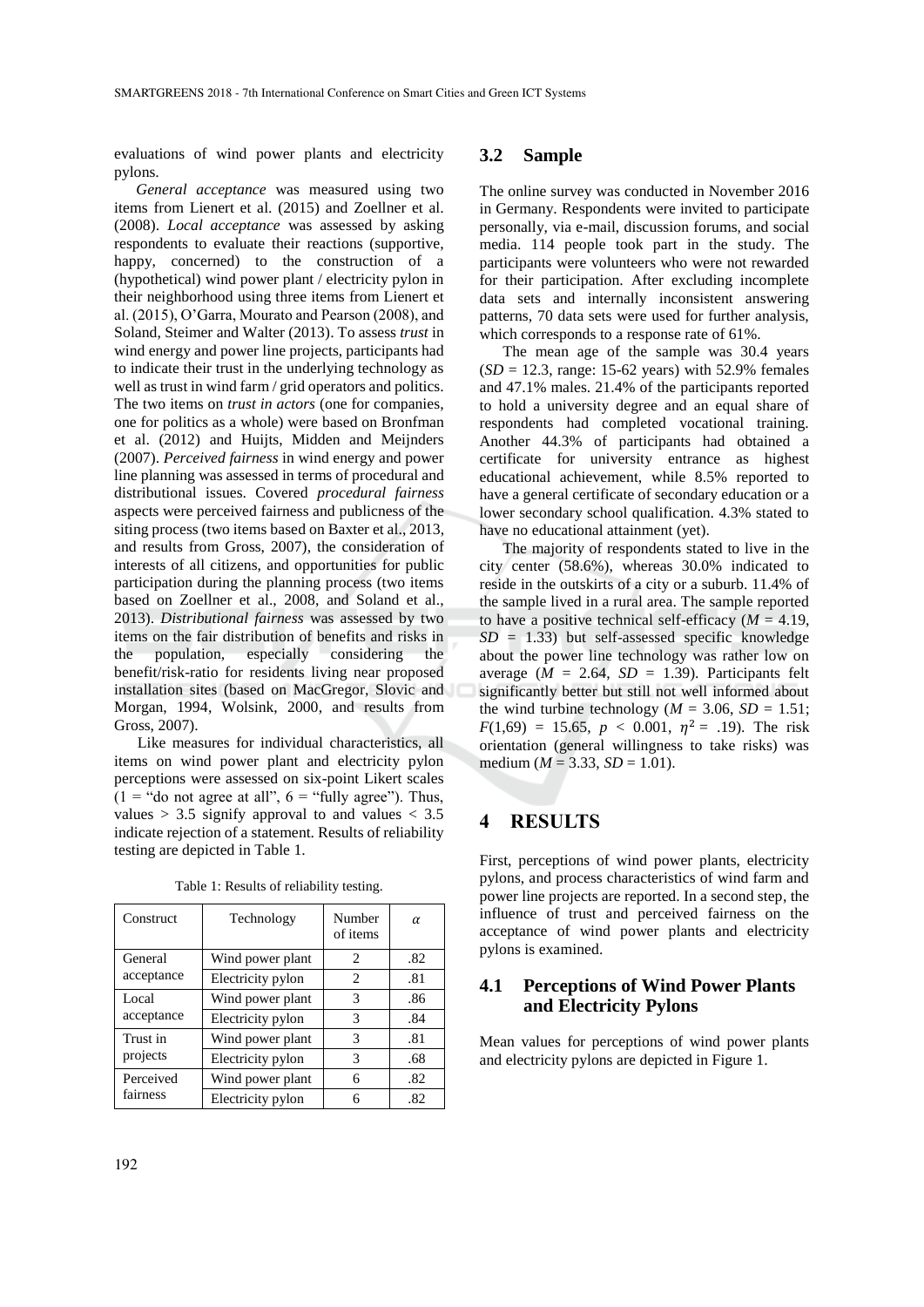

Figure 1: Ratings of general and local acceptance, trust in projects, and perceived fairness for wind power plants and electricity pylons ( $n = 70$ ).

General acceptance of wind power plants was positive  $(M = 4.91, SD = 1.04)$ , while electricity pylons were rated significantly lower and rather neutral ( $M = 3.69$ ,  $SD = 1.38$ ;  $F(1,69) = 48.42$ ,  $p < 0.001$ ,  $\eta^2 = .41$ ). For both types of infrastructure, local acceptance was lower than general support (wind turbines:  $M = 3.85$ ,  $SD = 1.21$ ; electricity pylons:  $M = 2.94$ ,  $SD = 1.29$ ), but again wind power plants obtained a significantly higher rating  $(F(1,69) = 27.75, p < 0.001, \eta^2 = .29).$ 

The general trust in power line projects (mean value summarizing trust in the underlying technology and stakeholders involved in project planning) was slightly negative ( $M = 3.20$ ,  $SD = 1.25$ ). In contrast, trust in wind power projects was significantly more positive  $(M = 3.82, SD = 1.00; F(1,69) = 22.93,$  $p < 0.001, \eta^2 = .25$ ).

Looking deeper into the different types of trust (Figure 2), trust in the technology itself was highest and trust in politics lowest for both technologies, while trust in wind farm and grid operators ranged in between. Comparing mean values for wind power plants and electricity pylons, participants had significantly more trust in the wind turbine  $(M = 4.69)$ ,  $SD = 1.06$ ) than in the power line technology  $(M = 3.64, SD = 1.35; F(1,69) = 34.36, p < 0.001,$  $\eta^2$  = .33). A significant difference between electricity pylons and wind power plants was also found for trust in wind farm / grid operators: Respondents reported a slightly positive trust in wind farm operators  $(M = 3.74, SD = 1.25)$  but slightly rejected trust in grid operators (*M* = 3.11, *SD* = 1.50; *F*(1,69) = 13.79,  $p < 0.001$ ,  $\eta^2 = .17$ ). Trust in politics was rated on a



Figure 2: Descriptive statistics for different types of trust in wind farm and power line projects  $(n = 70)$ .

similarly negative level for both technologies (wind turbines:  $M = 3.04$ ,  $SD = 1.52$ ; electricity pylons:  $M = 2.83$ ,  $SD = 1.56$ ).

Perceived fairness (Figure 1) was slightly negative for wind farm projects  $(M = 3.20, SD = 0.86)$ and significantly lower for power lines  $(M = 2.84,$  $SD = 0.93$ ;  $F(1,69) = 12.07$ ,  $p < 0.01$ ,  $\eta^2 = .15$ ). Zooming into the different aspects of fairness (Figure 3), also the individual items were rated as rather negative to neutral. The two items respondents least agreed to were aspects of procedural fairness: consideration of interests of all citizens (wind turbines:  $M = 2.93$ ,  $SD = 1.21$ ; electricity pylons:  $M = 2.49$ ,  $SD = 1.29$ ) and participation opportunities in the planning process (wind turbines:  $M = 2.96$ , *SD* = 1.17; electricity pylons:  $M = 2.53$ , *SD* = 1.26). Compared with power line projects, wind power planning was perceived as more adequately but still not sufficiently considering interests of all citizens  $(F(1,69) = 7.81, p < 0.01, \eta^2 = .10)$  and providing opportunities for public participation  $(F(1,69) = 8.13)$ ,  $p < 0.01$ ,  $\eta^2 = .11$ ). Wind energy and power line projects did not significantly differ in perceptions of siting processes – both were regarded as similarly fair and open to the public – but in evaluations of distributional fairness. Respondents did rather not agree that risks and benefits were fairly distributed among citizens during the construction and operation of wind power plants  $(M = 3.10, SD = 1.07)$ . For electricity pylons, respondents perceived an even higher level of unfairness  $(M = 2.73, SD = 1.21;$  $F(1,69) = 5.83, p < 0.05, \eta^2 = .08$ . Distributional fairness on a local level (benefit-risk-ratio for residents compared to the public) was perceived slightly better but still not positive. Values were neutral for wind turbines ( $M = 3.59$ ,  $SD = 1.23$ ) and significantly more negative for pylons  $(M = 3.03,$  $SD = 1.25$ ;  $F(1,69) = 13.47$ ,  $p < 0.001$ ,  $\eta^2 = .16$ )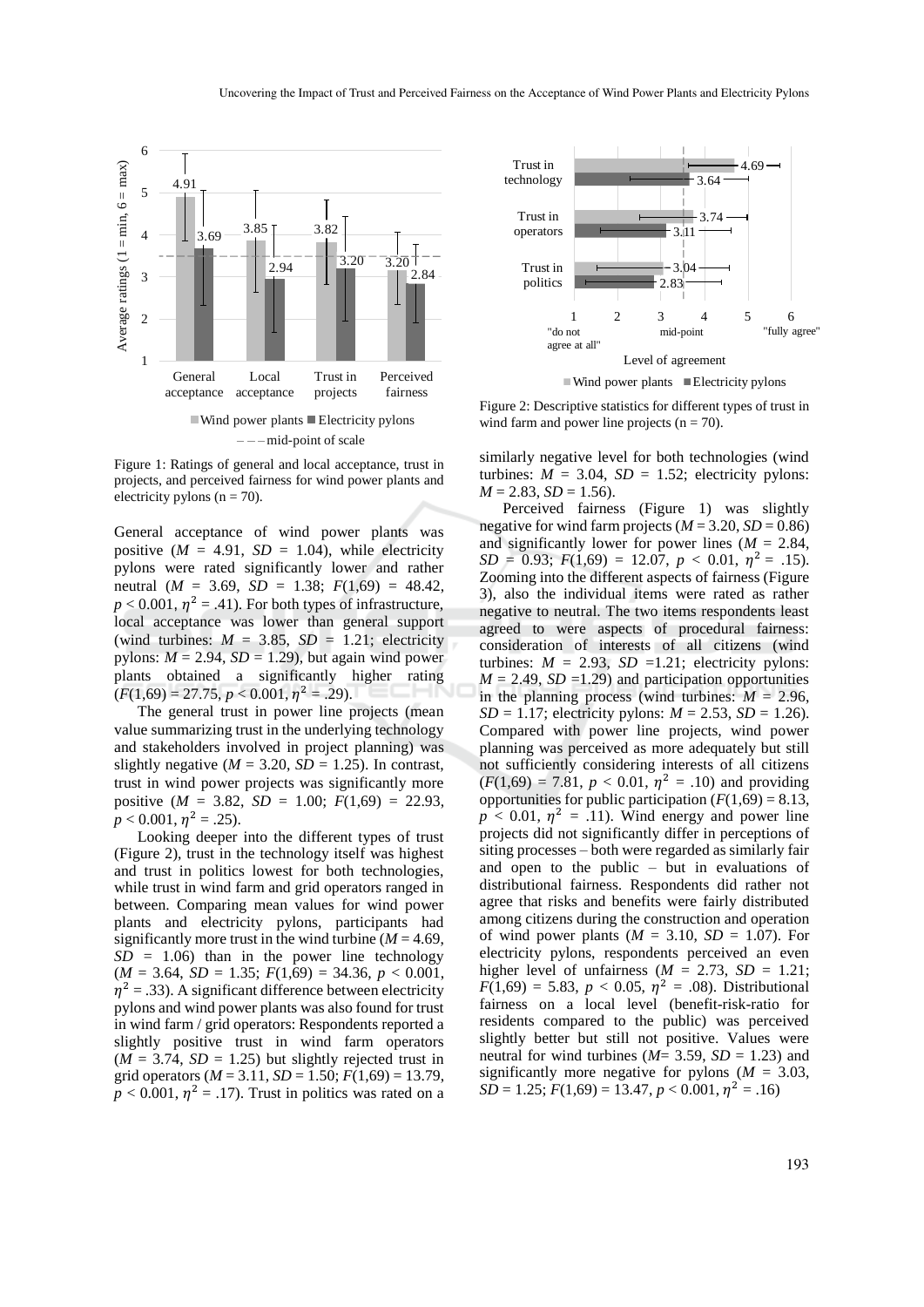

 $\blacksquare$  Wind power plants  $\blacksquare$  Electricity pylons

Figure 3: Descriptive statistics for aspects of perceived fairness related to wind farm and power line projects ( $n = 70$ ).

### **4.2 Influence of Trust and Perceived Fairness on Acceptance**

Standard multiple regression analyses were conducted to investigate the influence of trust and perceived project fairness on acceptance of wind power plants and electricity pylons. The enter method was used because trust and fairness have already been identified as acceptance-relevant parameters in past research. As a first step, mean values of the trust and perceived fairness scales were entered as independent variables and general acceptance as dependent variable.

The resulting regression models explained a similar amount of variance in general acceptance: 33.2% of variance for wind power plant acceptance  $(F(2,67) = 18.19, p < 0.001)$  and 33.7% of variance for electricity pylon acceptance  $(F(2,67) = 18.56,$  $p < 0.001$ ). In both cases, perceived fairness had no impact and only trust in projects contributed significantly to general acceptance (wind:  $\beta = .60$ ,  $p < 0.001$ ; electricity:  $\beta = .57$ ,  $p < 0.001$ ) – with a positive evaluation of trust increasing acceptance.

For the investigation of local acceptance, general acceptance was added as independent variable besides trust and fairness due to findings from past research on wind farms according to which general support considerably impacts local acceptance (e.g., Jones and Eiser, 2009; Walter, 2014). The model for

wind power plants explained 38.9% of variance for local acceptance  $(F(3.66) = 15.64, p < 0.001)$  with general acceptance being the strongest predictor  $(\beta = .53, p < 0.001)$ , followed by perceived fairness  $(\beta = .22, p < 0.05)$ .

Both factors influenced acceptance positively: the higher general support and fairness ratings were, the more favorable was local acceptance. Trust in wind power projects did not directly influence local acceptance of wind turbines.

Strikingly, in the power line context general acceptance and process characteristics had a greater predictive power: 66.4% of variance in local acceptance were explained by general acceptance as strongest predictor ( $\beta$  = .76,  $p$  < 0.001) and by fairness  $(\beta = .30, p < 0.01; F(3,66) = 46.45, p < 0.001)$ . Again, the two factors increased acceptance, whereas trust in projects had no impact.

To sum up so far, trust was found to impact general acceptance. General acceptance and process fairness were identified as promoters of local acceptance for both technologies. In a next step, the contribution of these factors was analyzed in detail by looking deeper into trust and fairness aspects. The aim was to find out which trust and fairness parameters were most acceptance-relevant for wind energy and power line projects by performing stepwise regression analyses.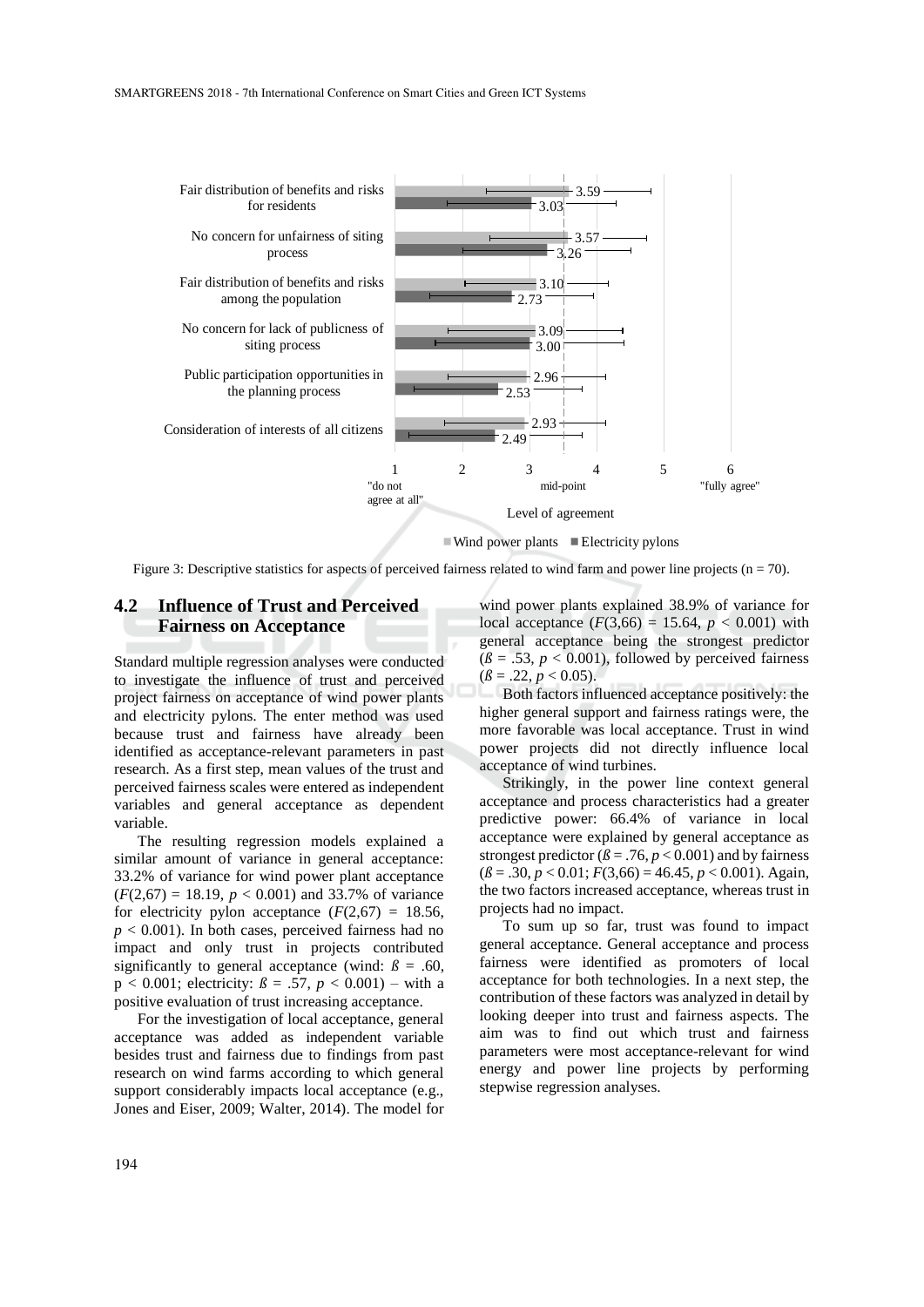First, the impact of trust items on general acceptance was examined. The resulting regression models are depicted in Tables 2 and 3.

Table 2: Regression model for the influence of trust types on *general acceptance* of **wind power plants**.

|                                                       |      | SE B |         |       |
|-------------------------------------------------------|------|------|---------|-------|
| Constant                                              | 1.32 | .36  |         | 3.64  |
| Trust in wind power plant                             | .77  | .08  | $.78**$ | 10.10 |
| technology                                            |      |      |         |       |
| $\lambda$ j;, i D <sup>2</sup> 0.50; ** = <0.01; = 70 |      |      |         |       |

Adjusted  $R^2 = 0.59$ ; \*\* p < 0.01; n = 70

Table 3: Regression model for the influence of trust types on *general acceptan*ce of **electricity pylons**.

|                            |     | SE B |         |      |
|----------------------------|-----|------|---------|------|
| Constant                   |     | .36  |         | 3.32 |
| Trust in electricity pylon | .69 | .09  | $.67**$ | 7.50 |
| technology                 |     |      |         |      |

Adjusted  $R^2 = 0.44$ ; \*\* p < 0.01; n = 70

For both wind power plants and electricity pylons, trust in the underlying technology was the sole trust variable that contributed significantly to general acceptance (wind:  $\beta = .78$ ,  $p < 0.001$ ; electricity:  $\beta = .67$ ,  $p < 0.001$ ). In the wind power context, trust in technology explained 59.4% of variance in general acceptance  $(F(1,68) = 102.02, p < 0.001)$ , whereas for electricity pylons, the model had a slightly lower predictive power  $(44.4\%; F(1,68) = 56.21, p < 0.001)$ .

Subsequently, the influence of fairness parameters on local acceptance was investigated to identify the critical hotspots of planning. Results for wind power plants are depicted in Table 4.

Table 4: Regression model for the influence of fairness characteristics on *local acceptance* of **wind power plants**.

|                                                                       |      | SE B |         |      |
|-----------------------------------------------------------------------|------|------|---------|------|
| Constant                                                              | 2.44 | .41  |         | 5.92 |
| Fairness of benefit-risk                                              | .39  | .11  | $.40**$ | 3.63 |
| distribution for residents                                            |      |      |         |      |
| $\lambda$ divided $D^2 = 0.15$ , ** $\alpha \ge 0.01$ , $\alpha = 70$ |      |      |         |      |

Adjusted  $R^2 = 0.15$ ; \*\*  $p < 0.01$ ; n = 70

The model for local acceptance explained 15.0% of variance in wind turbine ratings  $(F(1,68) = 13.16,$ *p* < 0.01) and only included the *fair distribution of benefits and risks for residents* ( $\beta$  = .40,  $p$  < 0.01): the more positive evaluations of local distributive fairness, the higher was local acceptance. Fairness characteristics had a noticeably higher impact on the local acceptance of electricity pylons (see Table 5). 48.8% of variance in local acceptance were explained by fairness items (*F*(3,66) = 22.95, *p* < 0.001). Again, the *fair distribution of benefits and risks for residents* exerted the highest positive influence  $(\beta = .69)$ ,

*p* < 0.001). Also, the adequate *consideration of interests of all citizens* increased local acceptance  $(\beta = .32, p < 0.01)$ . In contrast, acceptance was lower for respondents who were less concerned about the siting process not being open to the public ( $\beta$  = -.25,  $p < 0.05$ ).

Table 5: Regression model for the influence of fairness characteristics on *general acceptance* of **electricity pylons**.

|                                                        | В      | <b>SEB</b> |         |         |
|--------------------------------------------------------|--------|------------|---------|---------|
| Constant                                               | .68    | .34        |         | 1.97    |
| Fairness of benefit-risk<br>distribution for residents | .71    | .10        | $.69**$ | 6.97    |
| Consideration of interests<br>of all citizens          | .32    | .09        | $.32**$ | 3.59    |
| concern for siting<br>No.<br>process being non-public  | $-.23$ | .09        | $-.25*$ | $-2.46$ |

Adjusted  $R^2 = 0.49$ ; \* p < 0.05, \*\* p < 0.01; n = 70

### **5 DISCUSSION AND CONCLUSION**

To unveil whether requirements for a fair and trusted project planning are the same for *different parts* of the energy supply system or whether they are technologyspecific, the present study took wind power plants and electricity pylons as examples and directly compared the impact of trust (meaning trust in stakeholders *and* trust in technology) and perceived fairness on acceptance.

In the present study, general and local acceptance were significantly higher for wind power plants than for electricity pylons, which indicates a comparably higher potential for opposition to power line projects and mirrors findings from Zaunbrecher et al. (2014).

Similar patterns *across* technologies were spotted for general trust and fairness ratings and their influence on acceptance. For wind energy and power line projects, trust in technology was evaluated more positively than trust in wind farm / grid operators. In contrast to past studies on large-scale technology acceptance (e.g., Huijts et al., 2007), the present results showed a lower trust in politics compared to companies regarding the planning and operation of wind power plants and power lines. This might reflect the current political and societal situation in November 2016 (e.g., the Edelman Trust Barometer found trust in politics and other established institutions to have decreased compared to the previous year in Germany and many other countries around the world; Edelman, 2017). Still, this finding underlines the importance for political actors to make transparent and consistent decisions that take account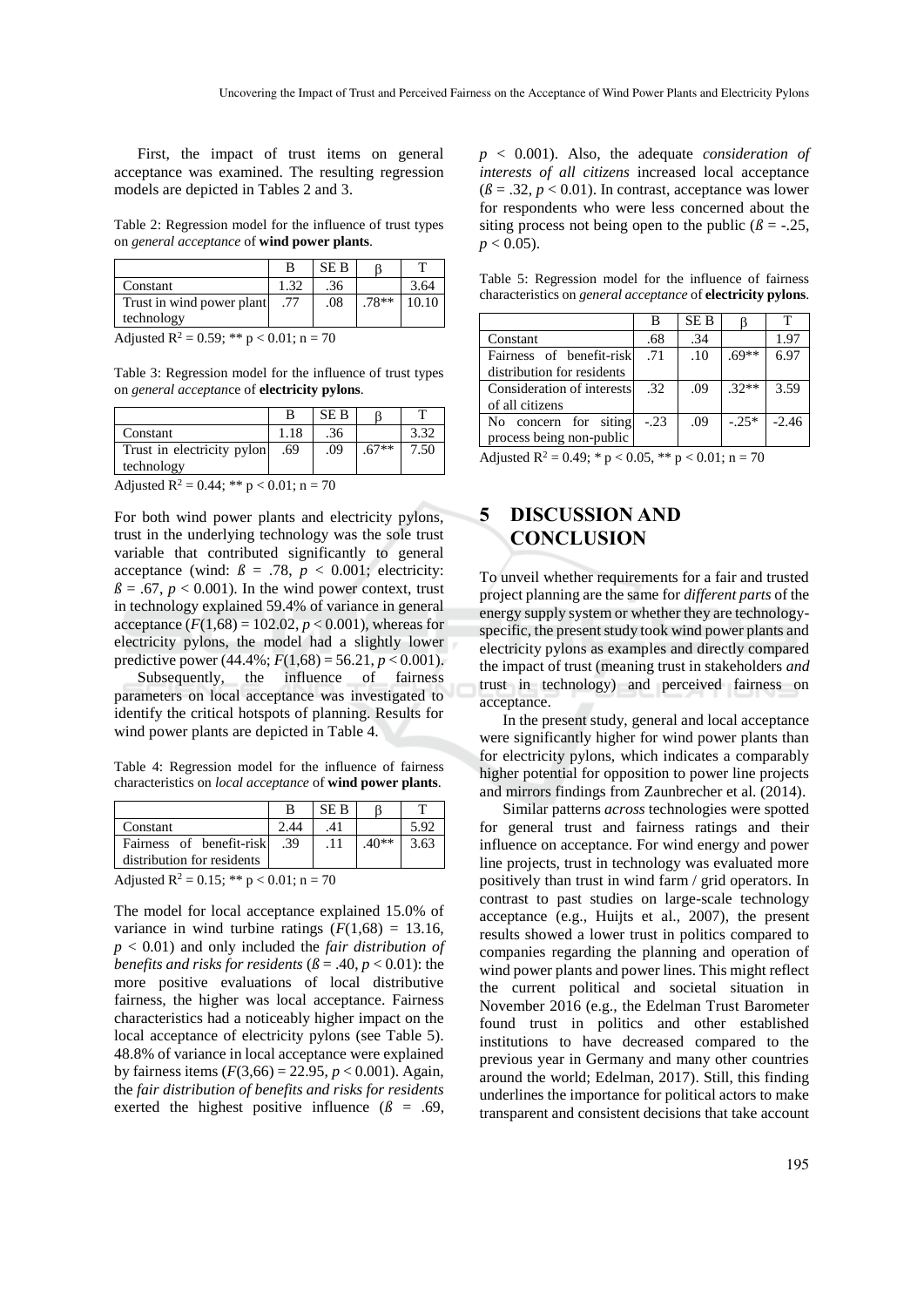of environmental and citizen needs to successfully introduce energy infrastructure projects.

For wind power and power line projects, fairness parameters were (mostly) evaluated negatively. As the two fairness characteristics rated worst were the *consideration of interests of all citizens* and *public participation opportunities in the planning process*, planners should pay particular attention to interests from different citizen groups and offer the public better-suited ways to participate in the planning.

Corroborating findings from past research, (e.g., Devine-Wright, 2013; Visschers and Siegrist, 2014; Zoellner et al., 2008), trust and fairness were revealed as relevant to acceptance across technologies. But in this study, trust and fairness affected *different* acceptance levels. Trust in technology impacted general acceptance of wind turbines and electricity pylons, while general acceptance and perceived fairness were factors influencing local acceptance.

As a first study, the current research revealed that trust in the underlying technology had a significant impact on general acceptance of wind power plants and electricity pylons, indicating a general, overarching pattern across technologies and confirming results from Achterberg et al. (2010) for hydrogen technologies. This is interesting because previous studies have mainly focused on the role of trust in stakeholders for the acceptance of energy technologies, neglecting trust in the technology itself.

Technology-specific findings referred to the influence of individual fairness parameters on local acceptance of energy infrastructure projects. Fairness aspects were revealed to play a more important role for electricity pylon acceptance compared to wind power plants. For both electricity pylons and wind power plants, a fair distribution of benefits and risks for residents was relevant to local acceptance. But since this was also the best-rated fairness item, it might not be the most acceptance-critical point compared to procedural fairness issues. In the power line context, local acceptance was also found to be impacted by the consideration of interests of all citizens and the "publicness" (or rather "nonpublicness") of the siting process. Findings for "publicness" of the siting process seem at first contraintuitive: the less concerned respondents were about the planning process not being open to the public, the lower was local acceptance of power line projects. A possible explanation could be that people who perceive siting processes to be highly public might have been more frequently confronted with planned power line projects through media reports and public discussions. This could lead to feelings of ubiquity (i.e., "power lines are constructed

everywhere"), resulting in a decreased acceptance. But this explanation remains speculative and needs to be investigated in future studies.

Some methodological issues of the current study should be considered in future research. In our study, hypothetical scenarios for wind energy and power line projects were compared. Hence, a direct comparison of case studies on actual projects is important for further insights into the relevance of process parameters for project acceptance. A further limitation is the small and skewed sample which was referred to in this study. For the adopted approach, the sample size is sufficient in a methodological and statistical sense. However, one should consider that participants volunteered to take part in the study and, in addition, were highly educated, thus the findings might not represent the "normal" population. Future studies should aim for a census representing sample to measure the view of an entire population on the topic and should seek for a replication of the findings with a larger and more balanced sample.

Another topic which needs a deeper focus in future research, regards the role of trust in technology for energy infrastructure acceptance by identifying the factors which constitute trust in large-scale energy technologies (e.g., perceived reliability, perceived safety, or an interplay of benefits and costs; Montague et al., 2009) and by investigating the relationship between trust in technology and trust in stakeholders.

The results of the present study can be used to inform project planning for energy infrastructure technologies. Planners need to be aware of: 1) the relevance of trust in stakeholders *and* (equally important but so far largely neglected) trust in the technology and 2) the need for a fair planning process with a just distribution of benefits and risks in the population.

#### **ACKNOWLEDGEMENTS**

The authors would like to thank Feyza Gölpinar for research support. This work had been inspired by the Excellence Initiative of German Federal and States Government (Project UFO, urban future outline) and has been funded by the European Institute of Technology & Innovation (EIT) within the EnCO2re flagship program Climate-KIC.

### **REFERENCES**

Achterberg, P., Houtman, D., van Bohemen, S. and Manevska, K. (2010). Unknowing but supportive?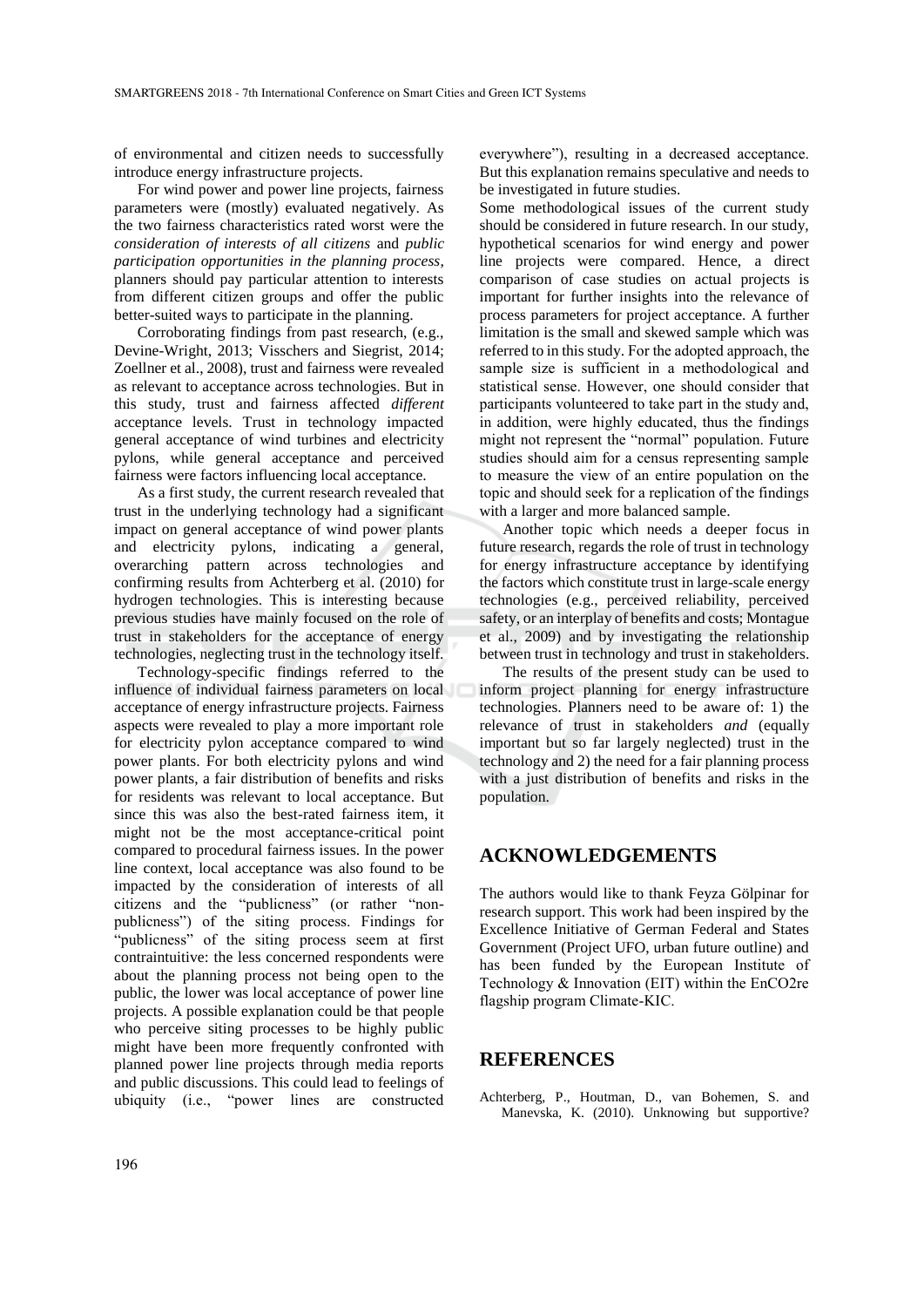Predispositions, knowledge, and support for hydrogen technology in the Netherlands. *International Journal of Hydrogen Energy*, 35(12), 6075–6083.

- Baxter, J., Morzaria, R. and Hirsch, R. (2013). A casecontrol study of support/opposition to wind turbines: Perceptions of health risk, economic benefits, and community conflict. *Energy Policy*, 61, 931–943.
- Beier, G. (1999). Locus of control when interacting with technology (Kontrollüberzeugungen im Umgang mit Technik). *Report Psychologie*, 24(9), 684–693.
- Bell, D., Gray, T. and Haggett, C. (2005). The 'Social Gap' in Wind Farm Siting Decisions: Explanations and Policy Responses. *Environmental Politics*, 14(4), 460–477.
- Bronfman, N. C., Jiménez, R. B., Arévalo, P. C. and Cifuentes, L. A. (2012). Understanding social acceptance of electricity generation sources. *Energy Policy*, 46, 246–252.
- Cotton, M. and Devine-Wright, P. (2013). Putting pylons into place: a UK case study of public perspectives on the impacts of high voltage overhead transmission lines. *Journal of Environmental Planning and Management*, 56(8), 1225–1245.
- Devine-Wright, P. (2013). Explaining "NIMBY" Objections to a Power Line: The Role of Personal, Place Attachment and Project-Related Factors. *Environment and Behavior*, 45(6), 761–781.
- Edelman. (2017). Edelman Trust Barometer 2017: Executive Summary. Edelman. Retrieved October 30, 2017, from https://www.edelmanergo.com/fileadmin/ user\_upload/Studien/2017\_Edelman\_Trust\_Barometer \_Executive\_Summary.pdf.
- Federal Ministry for Economic Affairs and Energy. (n.d.). *Electricity Grids of the Future*. Retrieved October 19, 2017, from https://www.bmwi.de/Redaktion/EN/Text sammlungen/Energy/electricity-grids-of-the-future.ht ml?cms\_artId=255468.
- Federal Ministry for Economic Affairs and Energy. (2015). *Making a success of the energy transition: On the road to a secure, clean and affordable energy supply*. Berlin: Federal Ministry for Economic Affairs and Energy. Retrieved October 19, 2017, from http://www.bmwi.de/ Redaktion/EN/Publikationen/making-a-success-of-theenergy-transition.pdf?\_blob=publicationFile&v=6.
- Grabner-Kräuter, S. and Kaluscha, E. A. (2003). Empirical research in on-line trust: a review and critical assessment. *International Journal of Human-Computer Studies*, 58(6), 783–812.
- Gross, C. (2007). Community perspectives of wind energy in Australia: The application of a justice and community fairness framework to increase social acceptance. *Energy Policy*, 35(5), 2727–2736.
- Huijts, N. M. A., Molin, E. J. E. and Steg, L. (2012). Psychological factors influencing sustainable energy technology acceptance: A review-based comprehensive framework. *Renewable and Sustainable Energy Reviews*, 16(1), 525–531.
- Huijts, N. M. A., Midden, C. J. H. and Meijnders, A. L. (2007). Social acceptance of carbon dioxide storage. *Energy Policy*, 35(5), 2780–2789.
- Jones, C. R. and Eiser, J. R. (2009). Identifying predictors of attitudes towards local onshore wind development

with reference to an English case study. *Energy Policy*, 37(11), 4604–4614.

- Keir, L., Watts, R. and Inwood, S. (2014). Environmental justice and citizen perceptions of a proposed electric transmission line. *Community Development*, 45(2), 108–121.
- Lienert, P., Suetterlin, B. and Siegrist, M. (2015). Public acceptance of the expansion and modification of highvoltage power lines in the context of the energy transition. *Energy Policy*, 87, 573–583.
- MacGregor, D. G., Slovic, P. and Morgan, M. G. (1994). Perception of Risks From Electromagnetic Fields: A Psychometric Evaluation of a Risk-Communication Approach. *Risk Analysis*, 14(5), 815–828.
- Montague, E. N. H., Kleiner, B. M. and Winchester, W. W. (2009). Empirically understanding trust in medical technology. *International Journal of Industrial Ergonomics*, 39(4), 628–634.
- O'Garra, T., Mourato, S. and Pearson, P. (2008). Investigating attitudes to hydrogen refuelling facilities and the social cost to local residents. *Energy Policy*, 36(6), 2074–2085.
- Rohrmann, B. (2005). *Risk Attitude Scales: Concepts, Questionnaires, Utilizations. Project Report*. Melbourne: University of Melbourne, Australia. Retrieved October 30, 2017, from http://www.rohrmannresearch.net/pdfs/ rohrmann-racreport.pdf.
- Soland, M., Steimer, N. and Walter, G. (2013). Local acceptance of existing biogas plants in Switzerland. *Energy Policy*, 61, 802–810.
- Sütterlin, B. and Siegrist, M. (2017). Public acceptance of renewable energy technologies from an abstract versus concrete perspective and the positive imagery of solar power. *Energy Policy*, 106, 356–366.
- Visschers, V. H. M. and Siegrist, M. (2014). Find the differences and the similarities: Relating perceived benefits, perceived costs and protected values to acceptance of five energy technologies. *Journal of Environmental Psychology*, 40, 117–130.
- Walker, C. and Baxter, J. (2017). Procedural justice in Canadian wind energy development: A comparison of community-based and technocratic siting processes. *Energy Research & Social Science*, 29, 160–169.
- Walter, G. (2014). Determining the local acceptance of wind energy projects in Switzerland: The importance of general attitudes and project characteristics. *Energy Research & Social Science*, 4, 78–88.
- Wolsink, M. (2000). Wind power and the NIMBY-myth: institutional capacity and the limited significance of public support. *Renewable Energy*, 21(1), 49–64.
- Wüstenhagen, R., Wolsink, M. and Bürer, M. J. (2007). Social acceptance of renewable energy innovation: An introduction to the concept. *Energy Policy*, 35(5), 2683–2691.
- Zaunbrecher, B. S., Kowalewski, S. and Ziefle, M. (2014). The Willingness to Adopt Technologies: A Cross-Sectional Study on the Influence of Technical Selfefficacy on Acceptance. In Kurosu, M. (Ed.), *Human-Computer Interaction. Applications and Services* (pp. 764–775). HCI 2014. LNCS, vol. 8512. Cham: Springer.
- Zoellner, J., Schweizer-Ries, P. and Wemheuer, C. (2008). Public acceptance of renewable energies: Results from